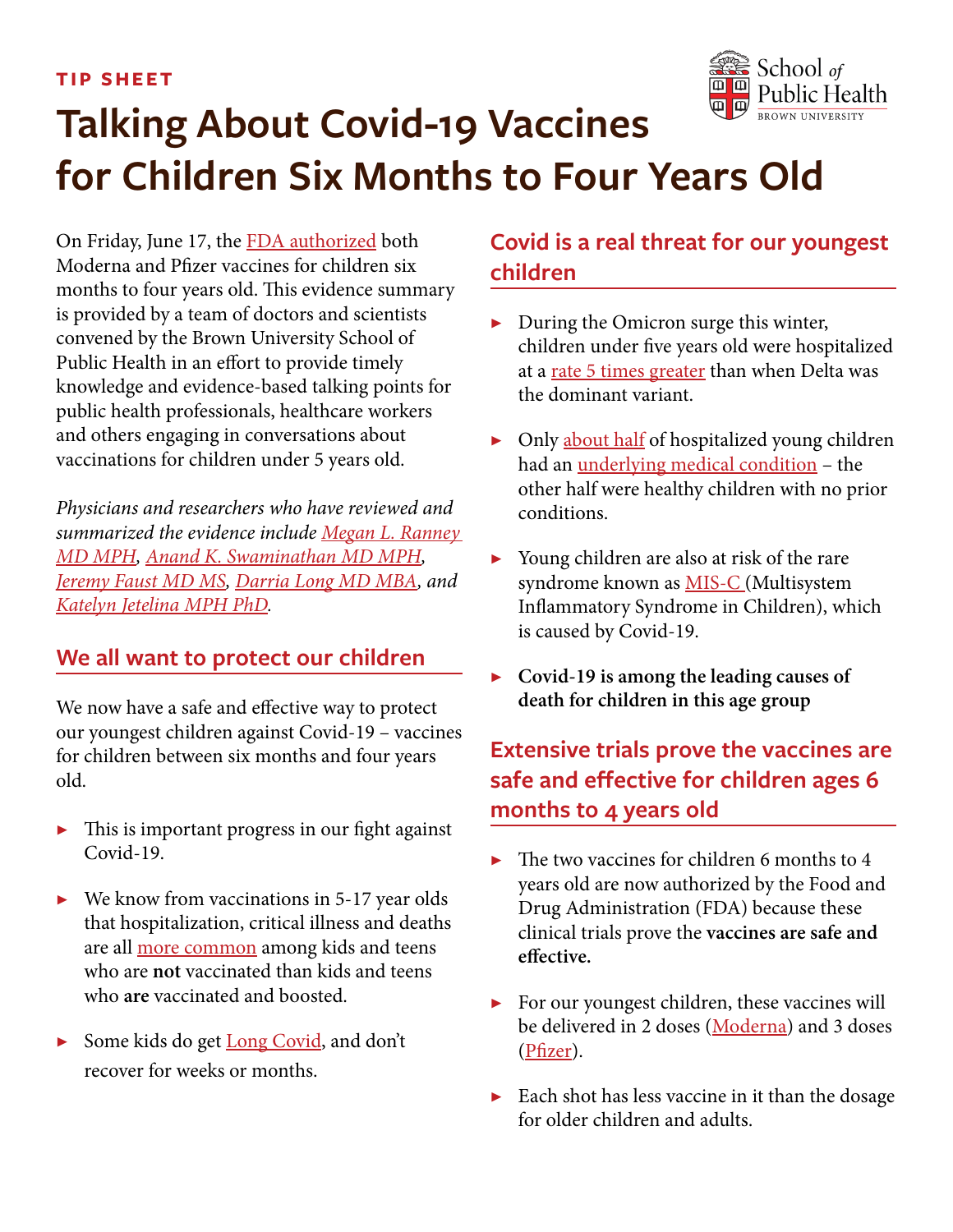- ▶ Vaccines will be available through physicians offices and pharmacies (so far, CVS, Walmart and Rite Aid have announced they will provide vaccinations for children under 5).
- ▶ Independent scientists and medical experts have reviewed safety and effectiveness data from these trials.
- ▶ The Pfizer study included more than 4,500 children and the Moderna study included more than 6,300 children. These studies continued during different phases in the Omicron wave.
- $\blacktriangleright$  These studies included children who had previously been infected with Covid-19.
- ▶ In both studies, side effects were minimal, and the chance of a severe reaction was very low.
- $\blacktriangleright$  In both studies, vaccinated children saw fewer infections. Vaccines reduced the rate of ANY infection by between 37-80%. Although the overall number of cases were low, both vaccines are expected to decrease hospitalizations and ICU stays, as well.
- ▶ There were no myocarditis cases reported in these clinical trials. This is great news but also to be expected with such a rare event. Doctors and authorities will closely follow the real world data on this. The dosing at this age group is so low that myocarditis as an issue for very young kids is possible, but unlikely. But kids can get myocarditis from infection, and if they do, it is much more severe than vaccineinduced myocarditis.

#### **The virus will continue to mutate**

The virus is continuing to mutate to become more transmissible, which means more kids will get infected – and the more kids get sick, the more kids end up in the hospital (as we saw during Omicron).

#### **Vaccines can get kids back to daycare, camp and preschool safely**

- ▶ Young kids have difficulty with other protective measures (like masks and social distancing).
- $\blacktriangleright$  In the short term, Covid-19 means missed school days. If large numbers of kids or teachers are sick, entire schools can be forced to close.
- ▶ Getting vaccinated and boosted reduces the chance of infection and the need to miss preschool or daycare if sick.
- ▶ Kids are very effective at transmitting Covid-19 – they can get their grandparents, parents, and members in the community sick.
- ▶ Data on older children and adults shows Covid-19 vaccinations have been safe
- ▶ Almost a billion doses of mRNA vaccines have been safely administered across the world, and we know a lot about the ingredients of these vaccines and how they work: mRNA molecules are broken down within 72 hours. They do not enter the cell nucleus or change DNA. Other vaccine ingredients, like fats, are broken down within 4 days. Ingredients do not linger within the body.
- $\blacktriangleright$  There is extensive data from adults and adolescents that the mRNA vaccines have no impact on fertility. COVID-19 infection, though, does lead to temporary infertility among males.